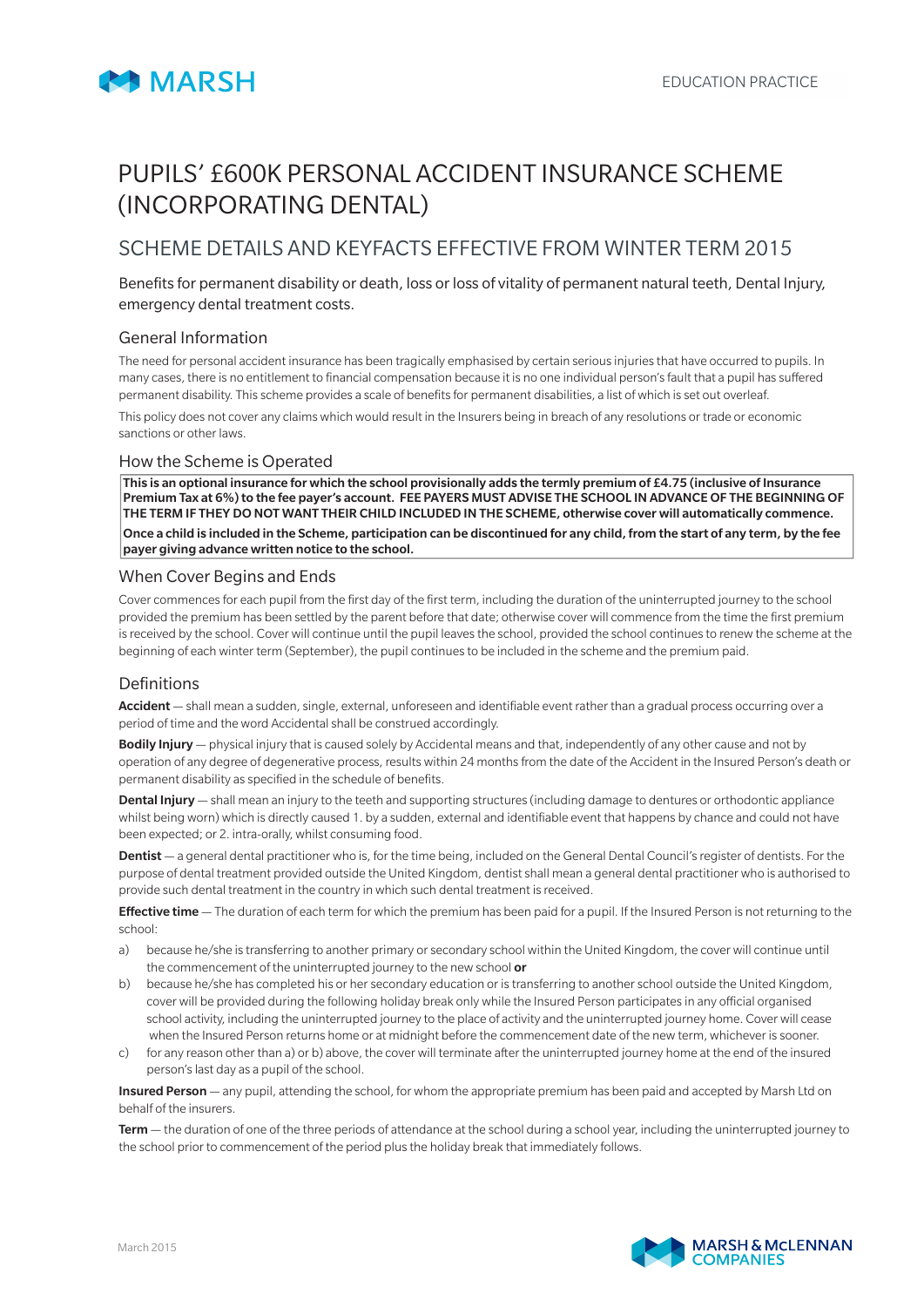## Data Protection

Your information (including information we already hold and may receive now and in the future as well as information about lapsed policies) will be shared with the insurers. In addition we may hold your information on a group database and it may be shared with other MMC group companies. This will allow us to reflect all the connections that you have with the MMC group. Your information will be used by us and the insurers for general insurance administration purposes, for offering renewal, for research and statistical purposes and for crime prevention. In the course of performing our obligations to you, your information may be disclosed to agents and service providers appointed by us or the insurers, including claims handlers, consultants, market research and quality assurance companies. Your information may be transferred to any country including countries outside the European Economic Area for any of these purposes and for systems administration. Such information may include "sensitive data".

The Data Protection Act 1998 defines sensitive data as information about your racial or ethnic origin, political opinions, religious beliefs or beliefs of a similar nature, trade union membership, physical condition or mental health, sexual life, criminal record, pending court proceedings or sentence or any alleged offence.

You have a right to access (subject to limited exceptions) and if necessary rectify the information that we hold about you. The insurers will pass information to the Claims and Underwriting Exchange Register. This register has been established to help check the information provided and also to reduce fraudulent claims. This register may be searched when dealing with your request for insurance. Under the conditions of your policy, you must declare all incidents whether or not they may result in a claim. This information may be passed to the register.

## Summary of Benefits

(Please refer to policy wording for full terms and conditions)

## Personal Accident Insurance

#### Cover

If during the effective time the Insured Person sustains Bodily Injury the insurers will pay, subject to the terms and conditions and exclusions, the benefit specified to the Insured Person.

#### Scale of Benefits

#### Maximum payment £600,000 (see supplemental benefit) 1. Total organic paralysis £ 250,000 2. Total loss of intellectual capacity and the control of the control of the control of the control of the control of the control of the control of the control of the control of the control of the control of the control of 3. Total loss of sight in both eyes **E** 250,000 4. Total loss of both upper limbs or both hands £ 250,000 5. Total loss of both lower limbs or both feet **Example 250,000** and the state  $\pm 250,000$ 6. Total loss of one upper limb and one lower limb **E** 250,000 7. Total loss of one hand and one foot **E** 250,000 8. Total loss of one upper limb or one hand **E** 120,000 9. Total loss of one lower limb or one foot £ 120,000 10. Total loss of sight in one eye **E** 120,000 11. Total loss of hearing in both ears £ 120,000 12. Total loss of use of lung  $\pm$  120.000 13. Total loss of use of hip or knee or ankle **E** 100,000 14. Total loss of use of back/spine below the neck (no spinal cord damage) £ 100,000 15. Total loss of use of neck/cervical spine (no spinal cord damage) £ 75,000 16. Total loss of use of shoulder or elbow £ 75,000 17. Total loss of use of thumb **E** 65,000 18. Total loss of one wrist  $\frac{1}{2}$  65,000 19. Total loss of use of jaw £ 40,000 20. Total loss of use of kidney £ 35,000 21. Total loss of big toe  $\overline{2}$  35,000 22. Total loss of hearing in one ear **25,000** ear **25,000** ear **25,000** ear **25,000** 23. Total loss of finger  $\epsilon$  25,000 24. Total loss of taste and smell **Equation**  $\epsilon$  25,000  $\epsilon$ 25. Total loss of use of spleen £ 20,000 26. Total loss of any other toe £ 10,000 27. Accidental death  $\epsilon$  7.500

28. In the event of the Insured Person sustaining any permanent disability not specified above the compensation payable shall be calculated by assessing the degree of disability in relation to benefits 1 to 26 above.

#### Facial Disfigurement Benefit

This benefit relates to disfigurement, scarring and burns on any part of the neck, face or head exposed to view. The benefit amount payable will not take into account any psychological effects:

| Maximum benefit | £ 5.000 |
|-----------------|---------|
| Minimum benefit | f 250   |
|                 |         |

If as a result of an Accident the Insured Person sustains facial disfigurement such as permanent scarring or permanent burns to the face and the permanent scarring or permanent burns affect an area of one square centimetre or two centimetres in length the minimum benefit of £250 will be paid. Permanent scarring or permanent burns covering a greater area or length will be assessed according to size,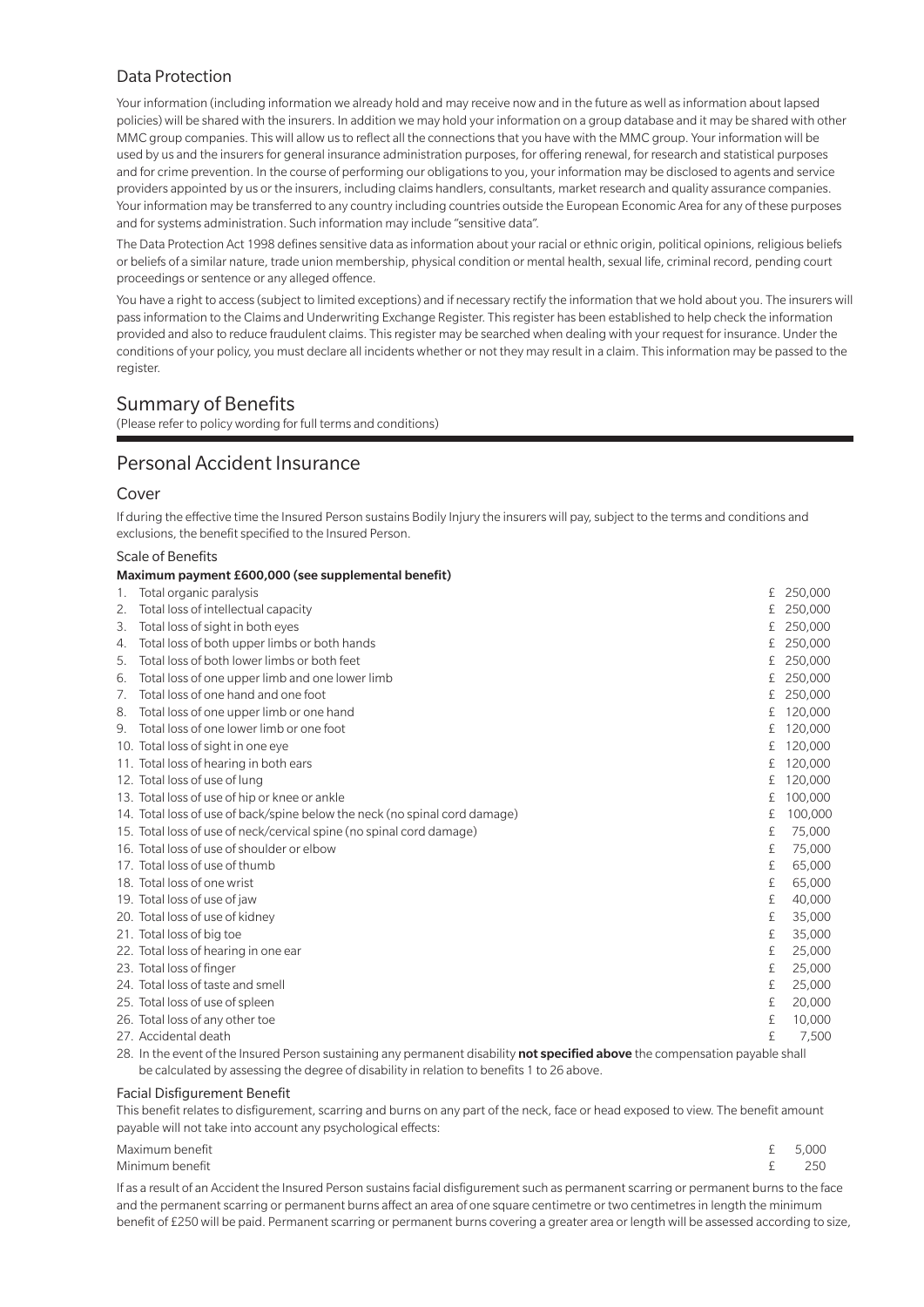area it covers, visual impact, and in relation to the minimum benefit payable of £250 and the maximum benefit payable of £5,000 for permanent scarring or permanent burns covering the whole face.

#### Burns and Scalds Benefit

If as a result of an Accident the Insured Person sustains permanent scarring caused by a burn or scald the benefit payable will be assessed according to the body surface area affected (excluding any part of the neck, face or head exposed to view). This benefit relates to full thickness burns (3rd degree burns or burns of greater severity) or permanent scarring caused by burns or scalds to the body surface (excluding scarring and burns on part of the neck, face or head exposed to view).

Permanent scarring caused by burns to: at least 4% but to less than 15% of the body surface— benefit payable £3,000 at least 15% but to less than 25% of the body surface — benefit payable £6,000 25% or more of the body surface — benefit payable £10,000

#### Supplemental Benefit

In the event of the Insured Person sustaining one, or more than one, form of permanent disability where total compensation becomes payable of £250,000 under benefits 1 to 26 and 28 above, the burns and scalds and facial disfigurement benefits, a supplemental benefit of £350,000 will be paid, making a total compensation of £600,000.

#### Estate Administration

In the event of the Insured Person's Accidental death up to an additional £1,000 will be paid for the cost of obtaining letters of administration incurred in relation to the death of the Insured Person whilst the Insured Person's estate is being arranged.

#### Specific Conditions Applicable to the Personal Accident Insurance

Disappearance — if the Insured Person disappears and after 12 months it is reasonable to believe that such an Insured Person has died as a result of Bodily Injury, the death benefit shall become payable subject to a signed undertaking that if the belief is subsequently found to be wrong such death benefit shall be refunded to the insurers.

Exposure — injury to the Insured Person as a result of unavoidable exposure to the elements shall be deemed to have been caused by Bodily Injury.

### Compensation for Loss or Loss of Vitality of Permanent Natural Teeth

If during the effective time the Insured Person sustains injury caused solely by Accidental means that directly results in the loss of, or loss of vitality of, permanent natural teeth, the insurers will pay compensation of up to a total overall maximum each period of insurance of £7,500 subject to the following inner limits:

| Total permanent physical loss of anterior tooth (canine or incisor)   | £2,000 per tooth     |
|-----------------------------------------------------------------------|----------------------|
| Total permanent physical loss of posterior tooth (molar or pre-molar) | £1,250 per tooth     |
| a) partial loss of anterior and/or posterior tooth                    | up to £500 per tooth |
| b) total loss of vitality of a permanent natural tooth                | up to £500 per tooth |
|                                                                       |                      |

but not exceeding £2,000 in total for all teeth partially lost and/or all teeth suffering total loss of vitality.

#### Specific Conditions Applicable to Compensation for Loss or Loss of Vitality of Permanent Natural Teeth

- Any loss (partial of total) under the above section, must occur within three years from the date of the Accident resulting in Dental Injury.
- Claims for partial loss of tooth or teeth shall be calculated by assessing the percentage of tooth lost in relation to the maximum benefit payable for partial loss of a single tooth. Where more than 90% of a tooth has been lost insurers will deem it to be total loss of vitality of tooth for the purposes of a claim under this section.
- Where an Insured Person subsequently loses the remaining part of a tooth for which a partial loss of tooth or total loss of vitality of a permanent natural tooth claim has been paid by insurers, the insurers shall be entitled to deduct such amount paid from any subsequent claim for the total loss of such tooth.

## Treatment for Dental Injury, Emergency Dental Treatment and Additional Dental Covers

#### Cover

#### Treatment for Dental Injury

If an Insured person is under 18 years of age and during the Effective Time suffers Dental Injury, the Insurers will pay Reasonable Fees for the necessary treatment and services provided to the Insured Person up to the age of 23 years for the purpose of Treatment for Dental Injury, up to a total overall maximum of £10,000 per Period of Insurance.

If an Insured Person is 18 years of age or over and during the Effective Time suffers Dental Injury, the Insurers will pay Reasonable Fees for the necessary treatment and services provided to the Insured Person for up to five years from the date of the Accident for the purpose of Treatment for Dental Injury, up to a total overall maximum of £10,000 per Period of Insurance.

#### Emergency Dental Treatment

If during the Effective Time the Insured Person receives Emergency Dental Treatment the Insurers will pay Reasonable Fees incurred for all such Dental Treatment up to a total overall maximum each Period of Insurance of £1,000 which includes treatment received at initial emergency consultation as well as any subsequent treatment identified as being required solely as a result of the dental emergency. Where appropriate, the Dentist Call-Out Fee will be included as part of the cost of treatment. If a visit is not required, the cost of a telephone consultation is included.

#### Surgical Extraction of Third Molars (Wisdom Teeth)

If during the Effective Time the Insured Person is first diagnosed as requiring the extraction of one or more wisdom teeth, the Insurers will pay the Insured Person £125 for each such wisdom tooth extracted.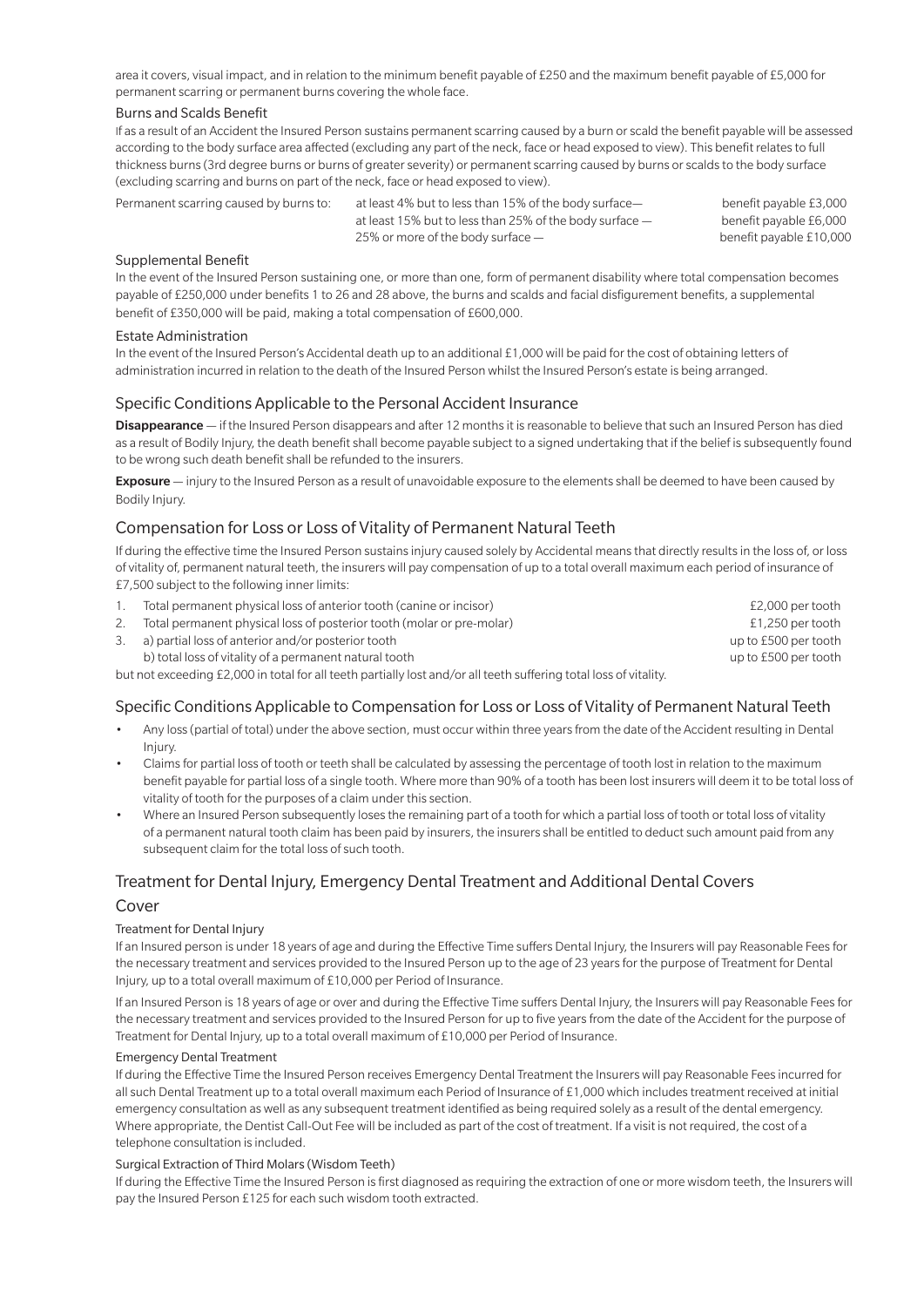#### In-Patient Hospital Cash Benefit

The Insurers will pay the Insured Person £125 for each night spent in hospital during the Effective Time for the primary purpose of receiving in-patient Dental Treatment or dentoalveolar surgery under the care of a recognised oral specialist, up to a maximum of 365 nights provided that the condition for which treatment or surgery is required is diagnosed during the Period of Insurance.

#### Mouth Cancer Treatment

If during the Effective Time the Insured Person is first diagnosed by a qualified doctor licensed to practise in the United Kingdom, as having Mouth Cancer, the Insurers will pay up to £12,000 for the cost of treatment given by a consultant recognised as a specialist in cancer treatment.

#### Incidental Expenses

The Insurers will reimburse expenses incurred in transporting or accompanying the Insured Person to and from a Dentist, of up to £125 as a result of any one incident giving rise to a valid claim under this policy.

Claims under the dental section of this scheme will be handled by the Dental Claims Managers, DPAS Limited, Place Farm Courtyard, Tisbury, Salisbury, Wiltshire SP3 6LW

This summary does not contain the full terms and conditions of the policy. These are contained in the schedule and policy wording, held by the school and available for inspection, which together form the policy document.



## Insurers and Type of Insurance

#### Personal Accident (1) (Loss or Loss of Vitality of Permanent Natural Teeth (2)

This personal accident insurance is provided by a panel of five insurers: ACE European Group Limited (lead insurers), Ecclesiastical Insurance Office plc, QBE Insurance (Europe) Limited, RSA Insurance Group plc and AIG Europe Limited.

#### Dental Injury and Emergency Dental Treatment (3)

The dental treatment insurance is provided by ACE European Group Limited.

#### Cover

Cover operates for Insured Persons who are declared by the school to insurers as participating in the scheme.

This insurance covers the risk of an Accident happening to an Insured Person that causes Bodily Injury resulting in death, permanent disability and injury to teeth requiring treatment. The personal accident insurance provides a lump sum payment that is calculated with reference to a specified table of benefits (contained in the policy wording) based on the severity of the injury. The dental insurance provides payments for fees charged for dental treatment resulting from Dental Injury or emergency dental treatment up to specified limits.

#### Duration

The school operates the scheme on an annual basis, with renewal due at the start of each winter term (September). Premiums are payable in termly instalments.

#### Significant Features and Benefits

(Please see policy wording for full details, available from the school)

Pupils' Personal Accident Insurance (1) and Dental Injury and Emergency Dental Treatment (3)

- Cover applies on a worldwide basis, 24 hours a day in and out of school, and during holiday periods whilst within the effective time.
- No restrictions regarding sporting or leisure activities.
- Payments are made irrespective of any other person being legally responsible for an Accident.

#### Personal Accident (1)

- Death from disappearance or exposure to the elements is included.
- A lump sum of up to £600,000 is provided for each Insured Person if he/she suffers an Accident that results in Bodily Injury. This could range from a minor incapacity to total paralysis.
- Partial losses are also included.

#### Loss or Loss of Vitality of Permanent Natural Teeth (2)

• Benefit is paid up to a total overall maximum each period of insurance of £7,500 for loss of, partial loss of or loss of vitality of, permanent natural teeth, due to an Accident.

#### Dental Injury and Emergency Dental Treatment (3)

- Each period of insurance insurers will pay reasonable fees for:
	- a) treatment for Dental Injury up to an overall maximum of £10,000
	- b) emergency dental treatment up to an overall maximum of £2,000.
- A benefit of £125 is paid for (a) extraction of a wisdom tooth, (b) each night spent in hospital for dental treatment, up to 365 nights or, (c) incidental expenses incurred in visiting a dentist.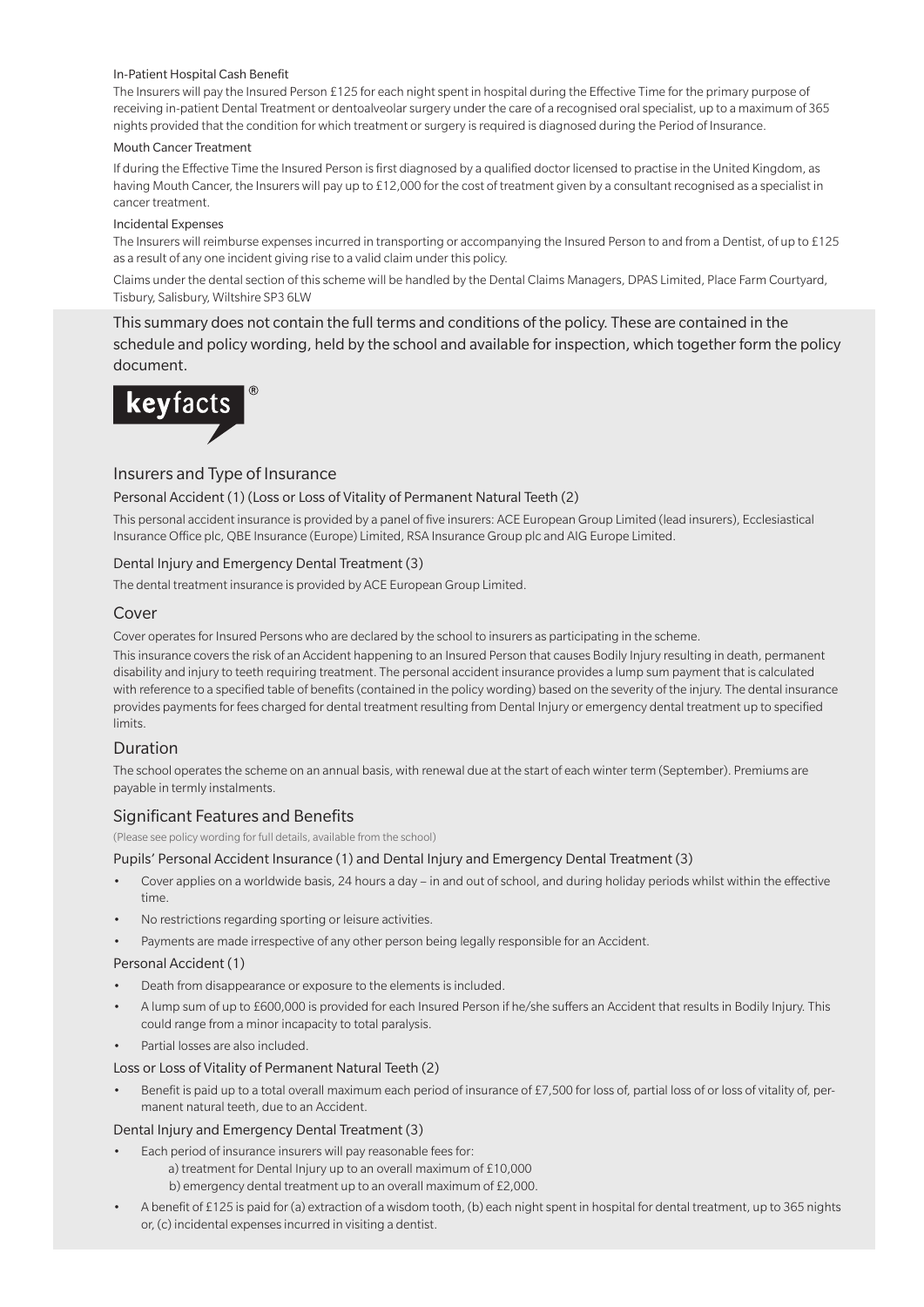- Up to £2,500 for fitting any one dental implant(s) (including the cost of any necessary abutment and crown) if considered appropriate by treating dentist.
- Up to £12,000 is paid for treatment of oral cancer.
- A 24 hour helpline is available for contacting a dentist during the day or night, as well as obtaining an English-speaking dentist in the event of dental problems when travelling abroad.
- Any dental practitioner that is registered with the General Dental Council can be used.

## Significant and Unusual Exclusions or Limitations

(Please see policy wording for full details, available from the school)

#### General Exclusions

(see General Exclusions applicable to all sections of cover on page 4 of the policy wording)

- If an Insured Person is not returning to the school, cover restrictions may apply during the holiday period following that Insured Person's last term at the school.
- There is no cover for suicide, intentionally self-inflicted injury, risks from war, repetitive stress injury or any gradually operating cause.

#### Personal Accident (1)

(see Specific Conditions applicable to all sections of cover on page 7 of the policy wording)

- Death or permanent disability must result within 24 months from the date of the Accident.
- If compensation is payable for loss or loss of use of part(s) of the body then it cannot also be claimed for partial loss or loss of use of the same part(s) under a different category of benefits.

#### Loss or Loss of Vitality of Permanent Natural Teeth (2)

(see Specific Exclusions applicable to all sections of cover on page 8 of the policy wording)

- No benefit shall be payable for total or partial loss of, or, loss of vitality of any: a) deciduous (milk tooth) b) dental implant, crown, veneer or denture bridge.
- No benefit shall be payable for total or partial loss or loss of vitality of any tooth caused intra orally by wear and tear.

#### Dental Injury and Emergency Dental Treatment (3)

(see Specific Exclusions applicable to all sections of cover on page 9 of the policy wording)

- Treatment for Dental Injury that exceeds £750 is not covered unless prior approval is obtained from the dental claims managers of the scheme.
- Routine dental treatment, orthodontic treatment and check-ups are excluded.
- Treatment for Dental Injury caused intra-orally by wear and tear is excluded.
- Loss of or damage to dentures or orthodontic appliances occurring other than while being worn, are not covered.
- Cosmetic treatment (except cosmetic treatment forming part of treatment for Dental Injury following an Accident) is not covered.
- Mouth cancer suspected or diagnosed before or within 90 days of the cover being first provided shall not be covered.
- Insurers will not pay for dental treatment reported to Marsh more than three months after the occurrence of the injury or emergency treatment.
- The insurers shall not be liable for any amount claimed for the failure of a dental implant to integrate with the bone.

#### Cancellation Rights

If you no longer want cover then please give advance written notice to the school before the start of the term.

#### Making a Claim

If an Accident happens which is likely to give rise to a personal accident claim or dental claim, contact

#### Marsh Ltd

Education Practice Capital House 1-5 Perrymount Road Haywards Heath West Sussex RH16 3SY

Telephone: 01444 313173 Facsimile: 01444 415088 Email: schemes.claims@marsh.com

Insurers may require the claimant to be medically examined.

#### 24 Hour Dental Helpline

The insurer provide access 365 days a year to a telephone helpline for help in contacting a dentist at any time of the day or night in times of need. The number to ring is 0800 525631. In the event of dental problems abroad they can help in contacting an English-speaking dentist. Just call +44 1747 820841. This service is also 24 hours a day.